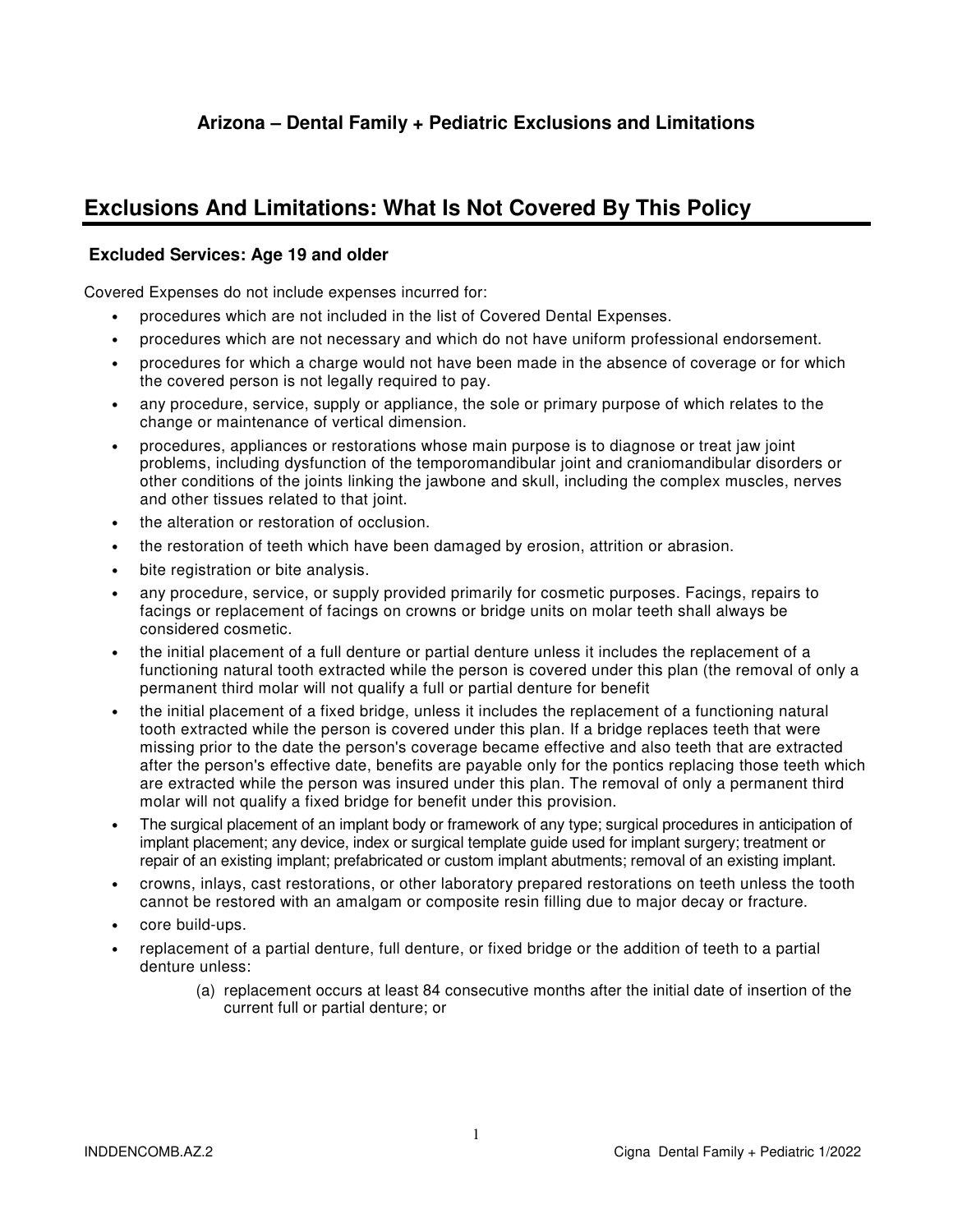- (b) the partial denture is less than 84 consecutive months old, and the replacement is needed due to a necessary extraction of an additional functioning natural tooth while the person is covered under this plan (alternate benefits of adding a tooth to an existing appliance may be applied); or
- (c) replacement occurs at least 84 consecutive months after the initial date of insertion of an existing fixed bridge (if the prior bridge is less than 84 consecutive months old, and replacement is needed due to an additional Necessary extraction of a functioning natural tooth while the person is covered under this plan. Benefits will be considered only for the pontic replacing the additionally extracted tooth).
- The removal of only a permanent third molar will not qualify an initial or replacement partial denture, full denture or fixed bridge for benefits.
- the replacement of crowns, cast restoration, inlay, onlay or other laboratory prepared restorations within 84 consecutive months of the date of insertion.
- The replacement of a bridge, crown, cast restoration, inlay, onlay or other laboratory prepared restoration regardless of age unless necessitated by major decay or fracture of the underlying Natural Tooth.
- any replacement of a bridge, crown or denture which is or can be made useable according to common dental standards;
- replacement of a partial denture or full denture which can be made serviceable or is replaceable.
- replacement of lost or stolen appliances.
- replacement of teeth beyond the normal complement of 32.
- prescription drugs.
- any procedure, service, supply or appliance used primarily for the purpose of splinting.
- athletic mouth guards.
- myofunctional therapy.
- precision or semiprecision attachments.
- denture duplication.
- separate charges for acid etch.
- labial veneers (laminate).
- porcelain or acrylic veneers of crowns or pontics on, or replacing the upper and lower first, second and third molars;
- treatment of jaw fractures and orthognathic surgery.
- orthodontic treatment.
- charges for sterilization of equipment, disposal of medical waste or other requirements mandated by OSHA or other regulatory agencies and infection control.
- charges for travel time; transportation costs; or professional advice given on the phone.
- any procedure, service or supply not reasonably expected to correct the patient's dental condition for a period of at least 3 years, as determined by Cigna.
- diagnostic casts, diagnostic models, or study models.
- any charge for any treatment performed outside of the United States other than for Emergency Treatment (any benefits for Emergency Treatment which is performed outside of the United States will be limited to a maximum of \$100 per consecutive 12-month period);
- oral hygiene and diet instruction; broken appointments; completion of claim forms; personal supplies (e.g., water pick, toothbrush, floss holder, etc.); duplication of x-rays and exams required by a third party;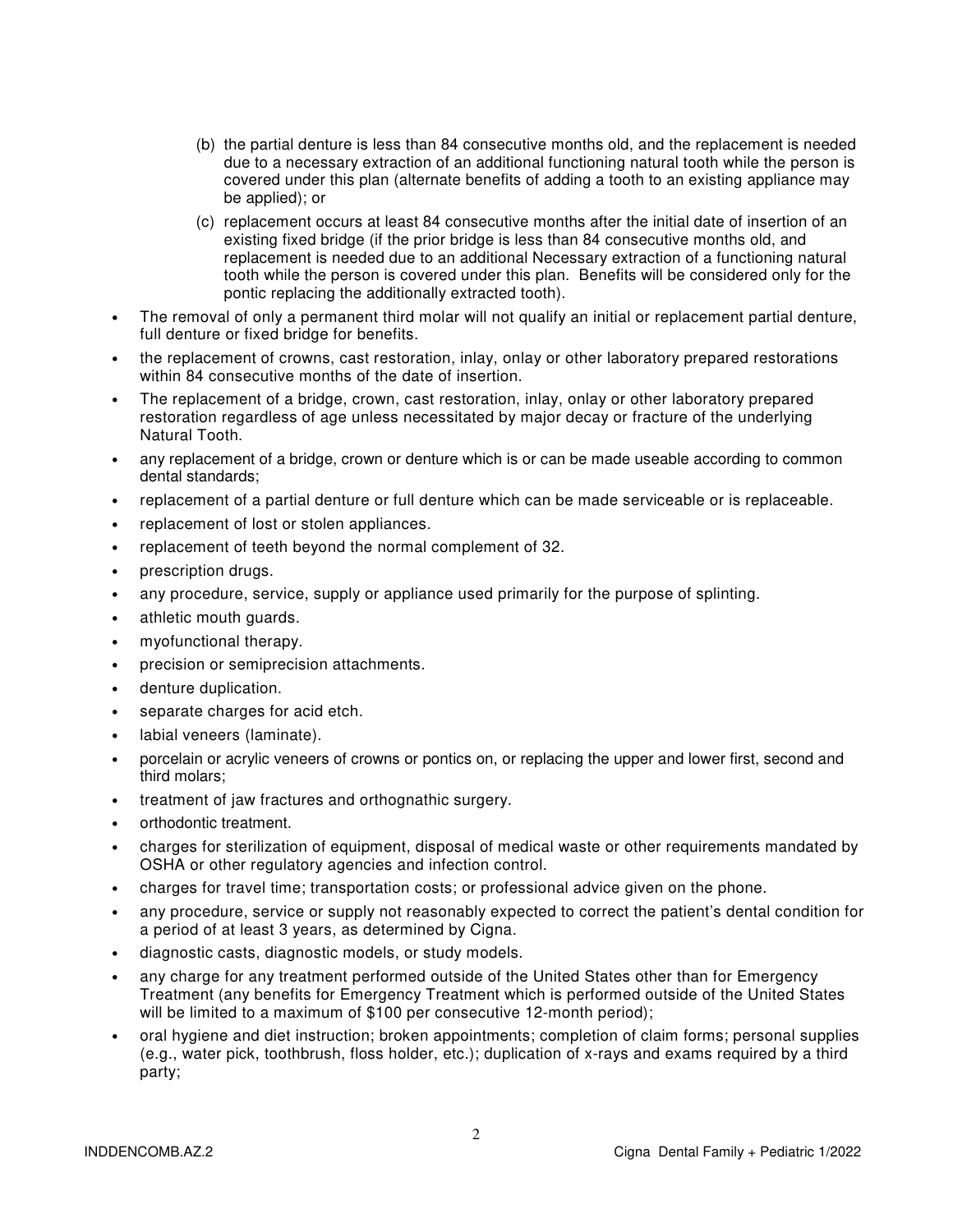- any charges, including ancillary charges, made by a hospital, ambulatory surgical center or similar facility;
- services that are deemed to be medical services;
- services for which benefits are not payable according to the "General Limitations" section.

#### General Limitations**: Age 19 and older**

No payment will be made for expenses incurred for you or any one of your Dependents:

- For services not specifically listed as Covered Services in this Policy.
- For services or supplies that are not Dentally Necessary.
- For services received before the Effective Date of coverage.
- For services received after coverage under this Policy ends.
- For services for which You have no legal obligation to pay or for which no charge would be made if You did not have dental insurance coverage.
- For Professional services or supplies received or purchased directly or on Your behalf by anyone, including a Dentist, from any of the following:
	- o Yourself or Your employer;
	- $\circ$  a person who lives in the Insured Person's home, except for Family Members, or that person's employer.
- for or in connection with an Injury arising out of, or in the course of, any employment for wage or profit;
- for or in connection with a Sickness which is covered under any workers' compensation or similar law;
- for charges made by a Hospital owned or operated by or which provides care or performs services for, the United States Government, if such charges are directly related to a military-service-connected condition;
- services or supplies received as a result of dental disease, defect or injury due to an act of war, declared or undeclared;
- to the extent that payment is unlawful where the person resides when the expenses are incurred;
- for charges which the person is not legally required to pay;
- for charges which would not have been made if the person had no insurance;
- to the extent that billed charges exceed the rate of reimbursement as described in the Schedule;
- for charges for unnecessary care, treatment or surgery;
- to the extent that you or any of your Dependents is in any way paid or entitled to payment for those expenses by or through a public program, other than Medicaid;
- for or in connection with experimental procedures or treatment methods not approved by the American Dental Association or the appropriate dental specialty society;
- Any services covered under both a medical plan and this dental plan and reimbursed under the medical plan will not be reimbursed under this Plan.
- To the extent that benefits are paid or payable for those expenses under the mandatory part of any auto insurance policy written to comply with a "no-fault" insurance law or an uninsured motorist insurance law. Cigna will take into account any adjustment option chosen under such part by you or any one of your Dependents. The coverage under this plan is secondary to any automobile no-fault or similar coverage.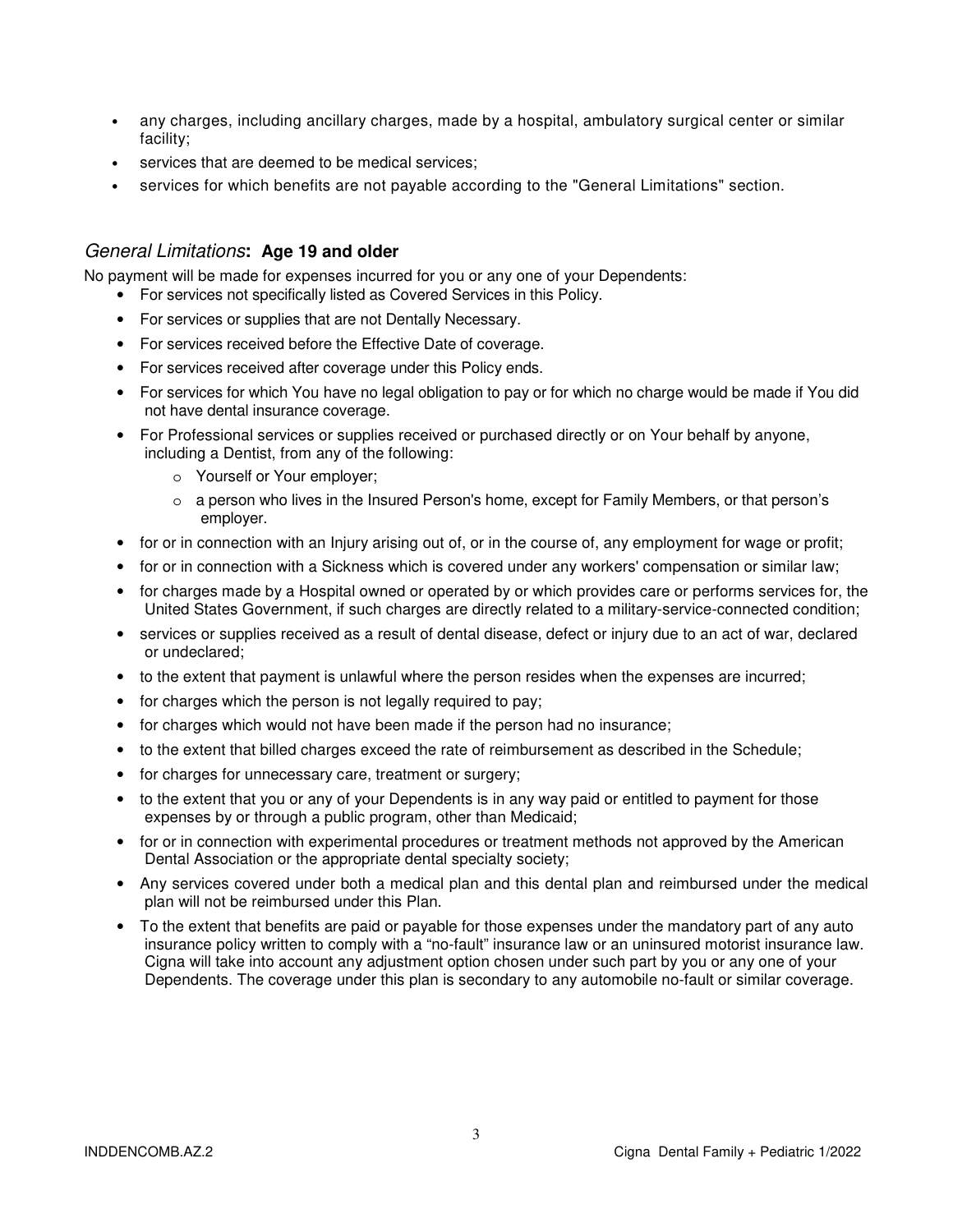## **Excluded Services: Up to Age 19**

Covered Expenses do not include expenses incurred for:

- the surgical placement of an implant body or framework of any type; surgical procedures in anticipation of implant placement; any device, index or surgical template guide used for implant surgery; treatment or repair of an existing implant; prefabricated or custom implant abutments; removal of an existing implant. Except in cases where it is Dentally Necessary.
- procedures and services which are not included in the list of "Covered Dental Expenses".
- procedures which are not necessary and which do not have uniform professional endorsement.
- procedures for which a charge would not have been made in the absence of coverage or for which the covered person is not legally required to pay.
- any procedure, service, or supply provided primarily for cosmetic purposes. Facings, repairs to facings or replacement of facings on crowns or bridge units on molar teeth shall always be considered cosmetic.
- replacement of lost or stolen appliances.
- replacement of teeth beyond the normal complement of 32.
- prescription drugs.
- any procedure, service, supply or appliance used primarily for the purpose of splinting.
- orthodontic treatment, except in cases where it is Dentally Necessary
- charges for sterilization of equipment, disposal of medical waste or other requirements mandated by OSHA or other regulatory agencies and infection control.
- charges for travel time; transportation costs; or professional advice given on the phone.
- any procedure, service or supply not reasonably expected to correct the patient's dental condition for a period of at least 3 years, as determined by Cigna.
- any charge for any treatment performed outside of the United States other than for Emergency Treatment
- oral hygiene and diet instruction; broken appointments; completion of claim forms; personal supplies (e.g., water pick, toothbrush, floss holder, etc.); duplication of x-rays and exams required by a third party;
- any charges, including ancillary charges, made by a hospital, ambulatory surgical center or similar facility;
- services that are deemed to be medical services;
- services for which benefits are not payable according to the "General Limitations" section.

## **General Limitations: Up to Age 19**

No payment will be made for expenses incurred for you or any one of your Dependents:

- For services or supplies that are not Dentally Necessary.
- For services received before the Effective Date of coverage.
- For services received after coverage under this Policy ends.
- For services for which You have no legal obligation to pay or for which no charge would be made if You did not have dental insurance coverage.
- For Professional services or supplies received or purchased directly or on Your behalf by anyone, including a Dentist, from any of the following:
	- o Yourself or Your employer;
	- o a person who lives in the Insured Person's home, except for Family Members, or that person's employer;
- for or in connection with an Injury arising out of, or in the course of, any employment for wage or profit;
- for or in connection with a Sickness which is covered under any workers' compensation or similar law;